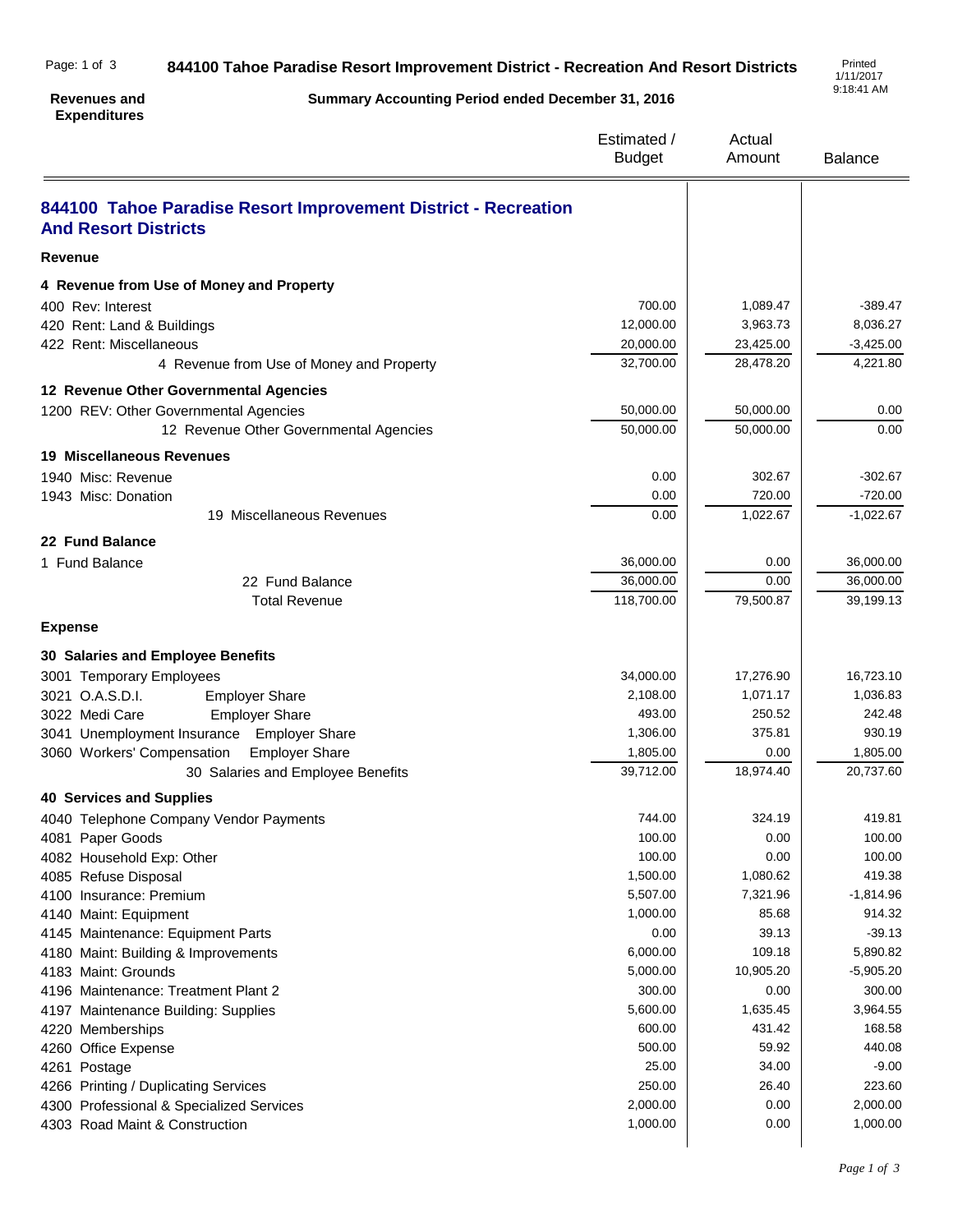## **844100 Tahoe Paradise Resort Improvement District - Recreation And Resort Districts** Page: 2 of 3

**Summary Accounting Period ended December 31, 2016**

1/11/2017 9:18:41 AM

## **Revenues and Expenditures**

|                                                                                               | Estimated /<br><b>Budget</b> | Actual<br>Amount | <b>Balance</b> |
|-----------------------------------------------------------------------------------------------|------------------------------|------------------|----------------|
| 4400 Publication & Legal Notices                                                              | 200.00                       | 51.25            | 148.75         |
| 4420 Rent & Lease: Equipment                                                                  | 1,000.00                     | 1,219.54         | $-219.54$      |
| 4460 Equip: Small Tools & Instruments                                                         | 500.00                       | 0.00             | 500.00         |
| 4500 Special Dept Expense                                                                     | 1,000.00                     | 230.64           | 769.36         |
| 4574 Road: Salt & Sand - Snow Removal                                                         | 2,000.00                     | 0.00             | 2,000.00       |
| 4600 Transportation & Travel                                                                  | 250.00                       | 0.00             | 250.00         |
| 4606 Fuel Purchases                                                                           | 1,000.00                     | 49.61            | 950.39         |
| 4620 Utilities                                                                                | 5,000.00                     | 2,186.12         | 2,813.88       |
| 40 Services and Supplies                                                                      | 41,176.00                    | 25,790.31        | 15,385.69      |
| 50 Other Charges                                                                              |                              |                  |                |
| 5180 Tax & Assessments                                                                        | 0.00                         | 556.00           | $-556.00$      |
| <b>Other Charges</b><br>50                                                                    | 0.00                         | 556.00           | $-556.00$      |
| <b>60 Fixed Assets</b>                                                                        |                              |                  |                |
| 6020 Fixed Asset: Building & Improvements                                                     | 37,812.00                    | 0.00             | 37,812.00      |
| 6040 Fixed Asset: Equipment                                                                   | 0.00                         | 2,150.00         | $-2,150.00$    |
| 60 Fixed Assets                                                                               | 37,812.00                    | 2,150.00         | 35,662.00      |
| <b>Total Expense</b>                                                                          | 118,700.00                   | 47,470.71        | 71,229.29      |
| 844100 Tahoe Paradise Resort Improvement District - Recreation And Resort<br><b>Districts</b> | 0.00                         | 32,030.16        | 32,030.16      |